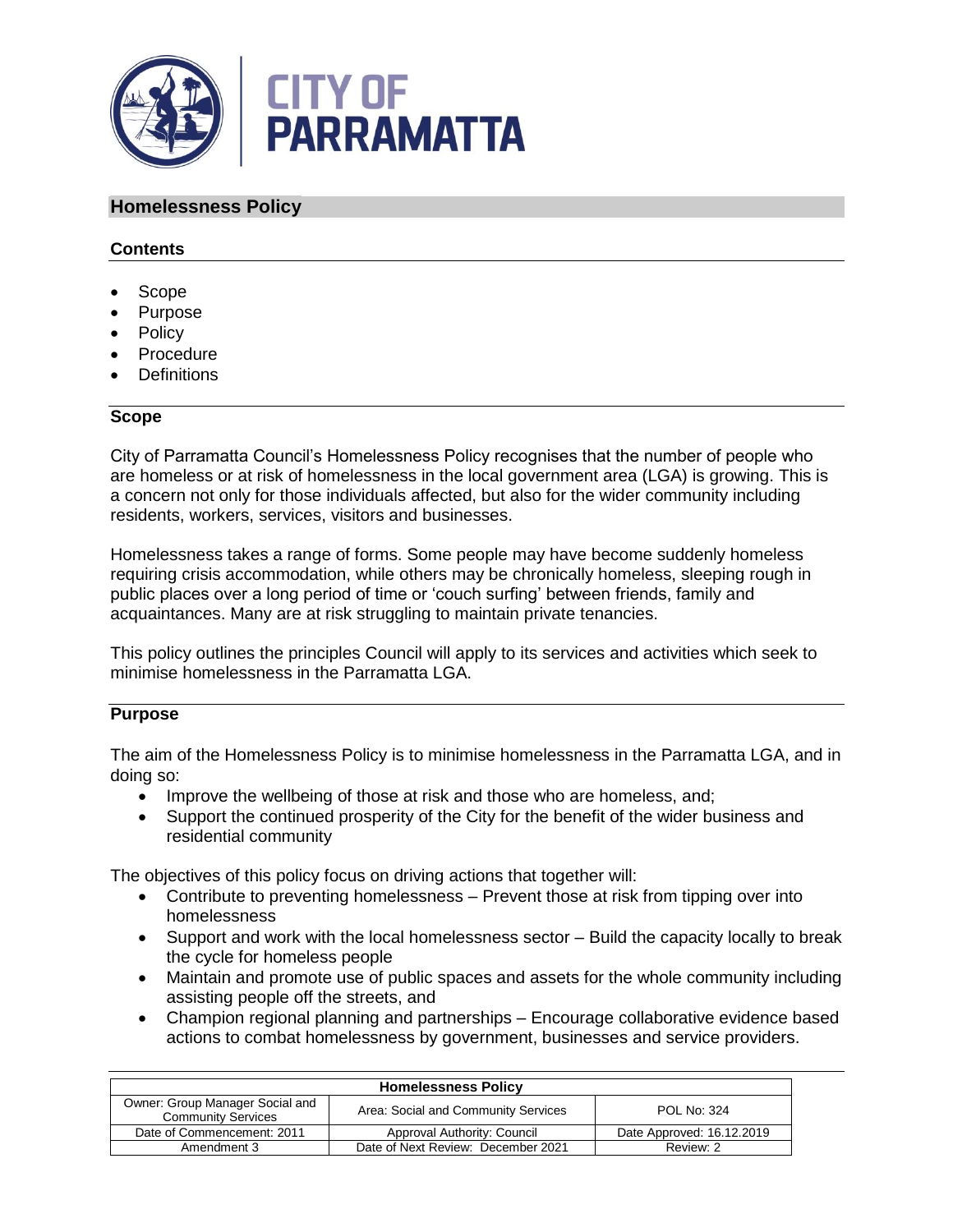

# **Policy**

City of Parramatta Council recognises that access to secure, appropriate and affordable housing is not only a basic requirement for all people, but also an essential component of an inclusive, dynamic and sustainable city.

Diverse, multi-disciplinary strategies from multiple levels of Government and other stakeholders are required to address this growing and often complex issue.

Council's contribution to addressing homelessness will be guided by the nine policy principles outlined below.

## **1. Right to Housing**

Council recognises that access to affordable, secure, appropriate and accessible housing is a basic requirement for all people and an essential ingredient of a socially, economically and environmentally sustainable community. Council is committed to formulating policy to address homelessness, housing needs and the provision of diverse housing options.

## **2. Support for Vulnerable and Disadvantaged Groups**

Council recognises that people who are homeless are some of the most vulnerable and disadvantaged people in our community. Council further acknowledges that the population who are homeless have higher rates of trauma, mental and physical illnesses, substance dependence, gambling additions, intellectual disabilities and are likely to be victims of violence. Council has a statutory and moral obligation to address and advocate for the needs of vulnerable and disadvantaged people within the community.

## **3. Use of Public Spaces**

Council recognises the NSW State Government Protocol for Homeless People in Public Spaces. Council acknowledges the rights of all members of the community to use public spaces, whilst also recognising their responsibility towards other members of the community who have the right to live in a safe and peaceful environment.

## **4. Right to Participate**

Council recognises and encourages all members of the community to participate in cultural and community activities and events. Council also realises that some vulnerable and socially excluded people within its population may need special assistance to enable them to participate and experience greater social inclusion.

## **5. Supporting City Prosperity**

Council acknowledges that the presence of visibly homeless people has the potential to impact on current and prospective resident, business, and visitor perceptions of the city. Council is committed to affecting change to improve the lives of homeless people themselves, and to also ensure the ongoing economic, environmental and social prosperity of the city and its various communities.

| <b>Homelessness Policy</b>                                   |                                     |                           |  |
|--------------------------------------------------------------|-------------------------------------|---------------------------|--|
| Owner: Group Manager Social and<br><b>Community Services</b> | Area: Social and Community Services | <b>POL No: 324</b>        |  |
| Date of Commencement: 2011                                   | Approval Authority: Council         | Date Approved: 16.12.2019 |  |
| Amendment 3                                                  | Date of Next Review: December 2021  | Review: 2                 |  |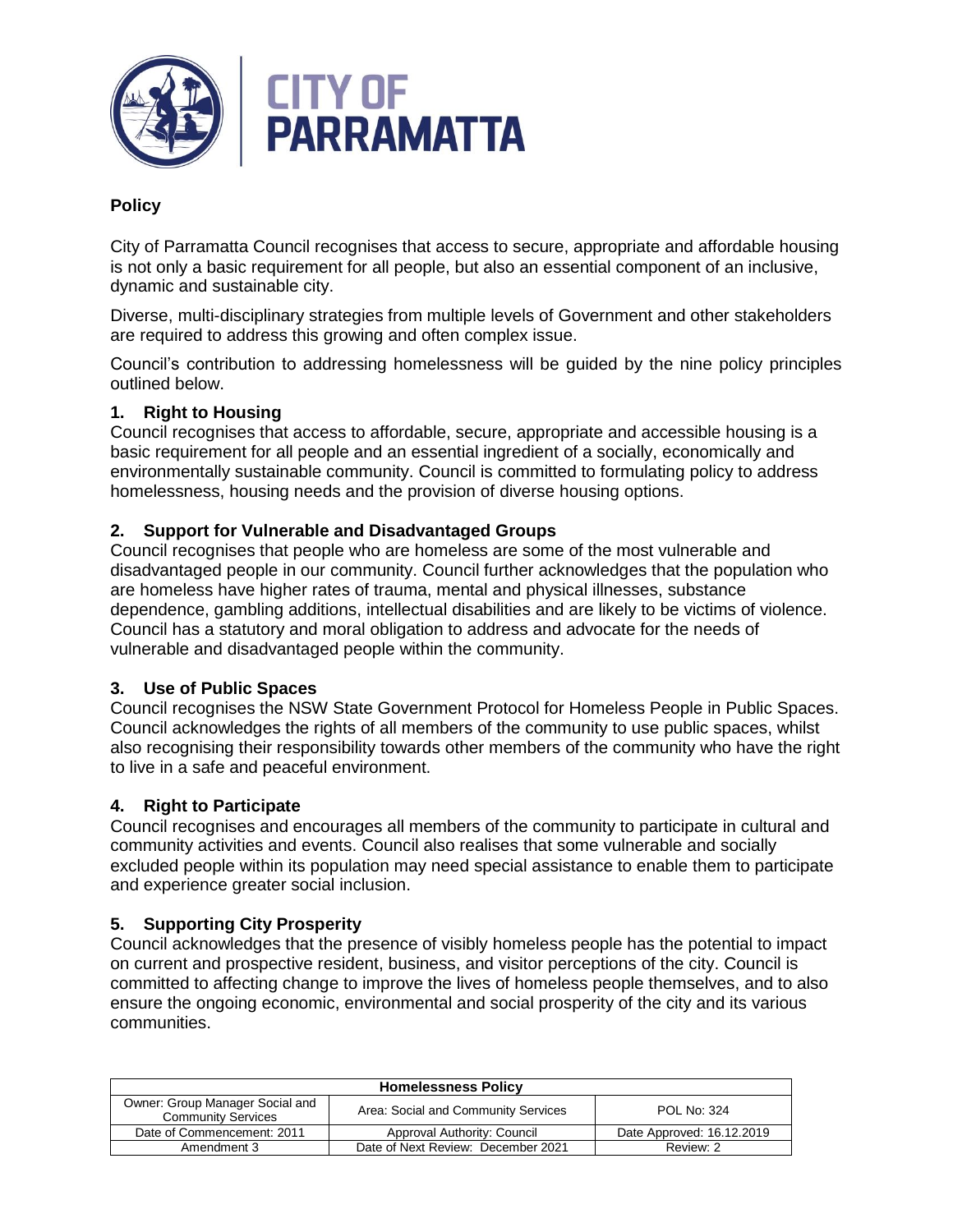

Council further acknowledges that managing or servicing homelessness is very costly to local communities, and that planning to solve people's homelessness, through permanent supportive and affordable housing, is a significantly more cost effective strategy long term.

# **6. Taking a Regional Approach**

Council recognises that Parramatta City is a large employment, shopping and services centre, and as a result is a significant drawcard location for the people of Western Sydney. Council is committed to working with a Western Sydney perspective and seeks regional partners to ensure homeless people are supported appropriately within their local communities. Further, Council seeks consistency and continuity between the policies and actions being taken regionally.

# **7. Advocacy**

Council recognises its responsibility to advocate on behalf of all members of its community. Specifically, it recognises the need to advocate to other levels of government to reduce the incidence of homelessness within the community through the provision of appropriate State and Federal Government provided or funded services and effective housing, employment and social services policies.

# **8. Partnerships and Service Coordination**

Council understands that the provision of services and the empowerment of the homeless and socially disadvantaged is best provided when people who are homeless, workers and agencies act cooperatively. Through stronger partnerships, and consultation with service consumers to encourage co-ordination of services and activities, Council seeks seamless services and effective exits from homelessness for people in the local government area. Importantly, Council acknowledges local private businesses and commercial enterprises as key partners in the fight against homelessness, and believes they have much to contribute and gain in creating local solutions to local homelessness.

# **9. Key Roles for other levels of Government**

Council recognises the key roles of other levels of Government in addressing the needs of people who are homeless through:

- Social Housing
- Affordable Housing and Housing Relief Services
- Emergency, short and medium term accommodation
- Income support
- **Employment and training assistance**
- Health (including mental health) services
- Services for people with a substance or gambling dependency
- Services for people with a disability
- Children's, youth and other community services
- Justice system (including police, courts, corrective services)

| <b>Homelessness Policy</b>                                   |                                     |                           |  |
|--------------------------------------------------------------|-------------------------------------|---------------------------|--|
| Owner: Group Manager Social and<br><b>Community Services</b> | Area: Social and Community Services | <b>POL No: 324</b>        |  |
| Date of Commencement: 2011                                   | Approval Authority: Council         | Date Approved: 16.12.2019 |  |
| Amendment 3                                                  | Date of Next Review: December 2021  | Review: 2                 |  |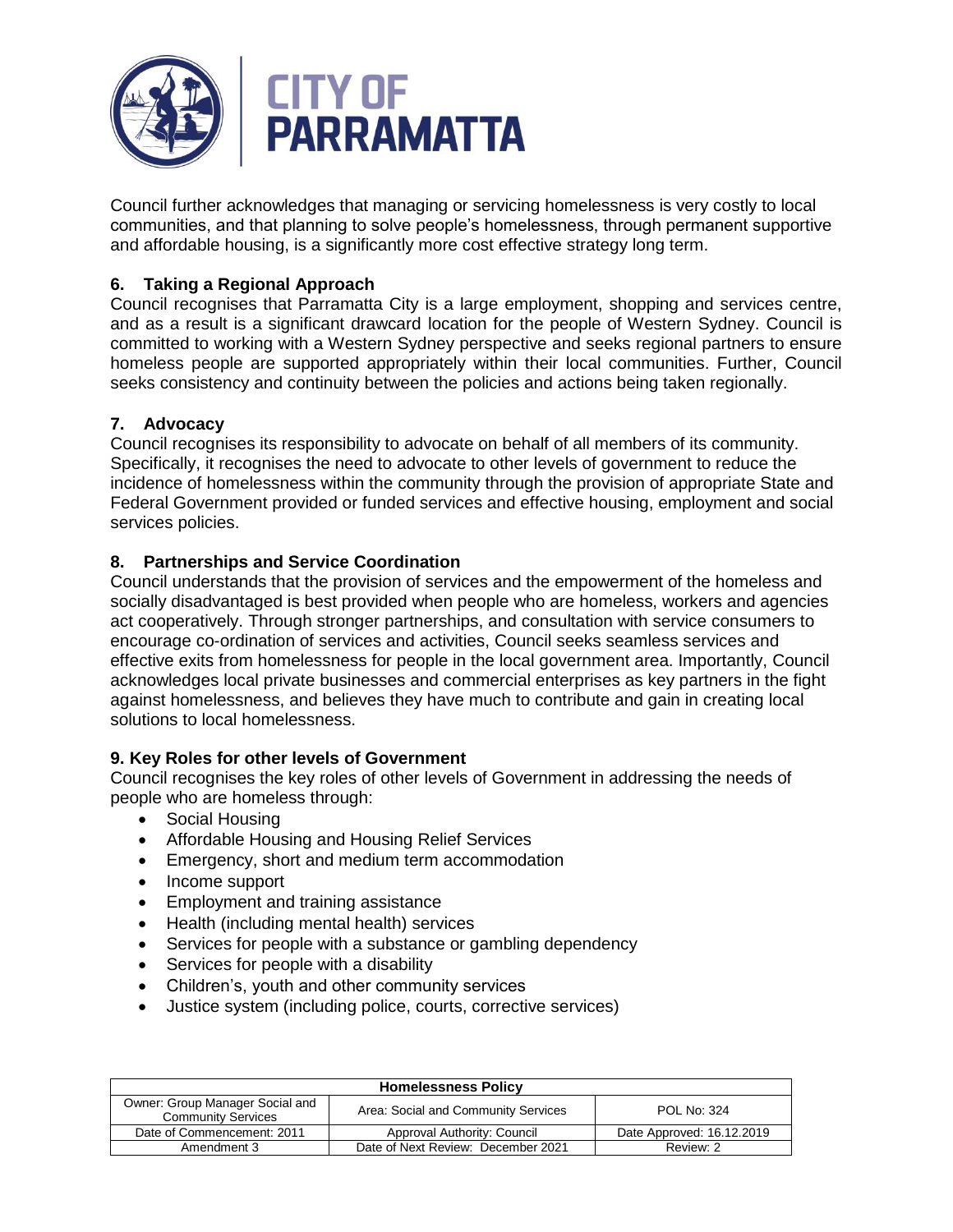



## **Procedure**

Refer to Homelessness Action Plan 2019-2023 (D06668033) and associated procedures document.

## **Definitions**

### **Homelessness**

(from Australian Bureau of Statistics and developed by Chamberlain and MacKenzie (2001))

*Primary homelessness* – applies when a person lives on the street, sleeps in parks, squats in derelict buildings, or uses cars or railway carriages for temporary shelter. (Rough sleepers fall into this category of homelessness).

*Secondary homelessness* – is used to describe people who move frequently from one form of temporary shelter to another. Secondary homelessness applies to people using emergency accommodation, youth refuges or women's refuges, people residing temporarily with relatives or with friends (because they have no accommodation of their own), and people using boarding houses on an occasional or intermittent basis (up to 12 weeks).

*Tertiary homelessness* – is used to describe people who live in premises where they don't have the security of a lease guaranteeing them accommodation, nor access to basic private facilities (such as a private bathroom, kitchen or living space). It can include people living in boarding houses on a medium to long term basis (more than 13 weeks) or in caravan parks. Increasingly, in Greater Sydney's unaffordable housing market, it also applies to people paying well above 30% of their income in rent who are at risk of homelessness.

#### **Rough Sleepers**

Rough sleepers are people who sleep or are bedded down in the open air. They may also be sleeping in buildings or other places not designed for habitation, such as sheds, carparks, derelict boats and so on.

#### **Associated documents**

- NSW Department of Family and Community Services, *Protocol for homeless people in public places.* Copy saved at D07017208. For implementation resources, visit: [https://www.facs.nsw.gov.au/providers/funded/programs/homelessness/specialist](https://www.facs.nsw.gov.au/providers/funded/programs/homelessness/specialist-services/partnerships/safe-in-public/protocol) [-services/partnerships/safe-in-public/protocol](https://www.facs.nsw.gov.au/providers/funded/programs/homelessness/specialist-services/partnerships/safe-in-public/protocol)
- Homelessness Action Plan 2019-2023 (D06668033)
- Homelessness Assistance Card (D06885560)

| <b>Homelessness Policy</b>                                   |                                     |                           |  |
|--------------------------------------------------------------|-------------------------------------|---------------------------|--|
| Owner: Group Manager Social and<br><b>Community Services</b> | Area: Social and Community Services | <b>POL No: 324</b>        |  |
| Date of Commencement: 2011                                   | Approval Authority: Council         | Date Approved: 16.12.2019 |  |
| Amendment 3                                                  | Date of Next Review: December 2021  | Review: 2                 |  |

#### **History**